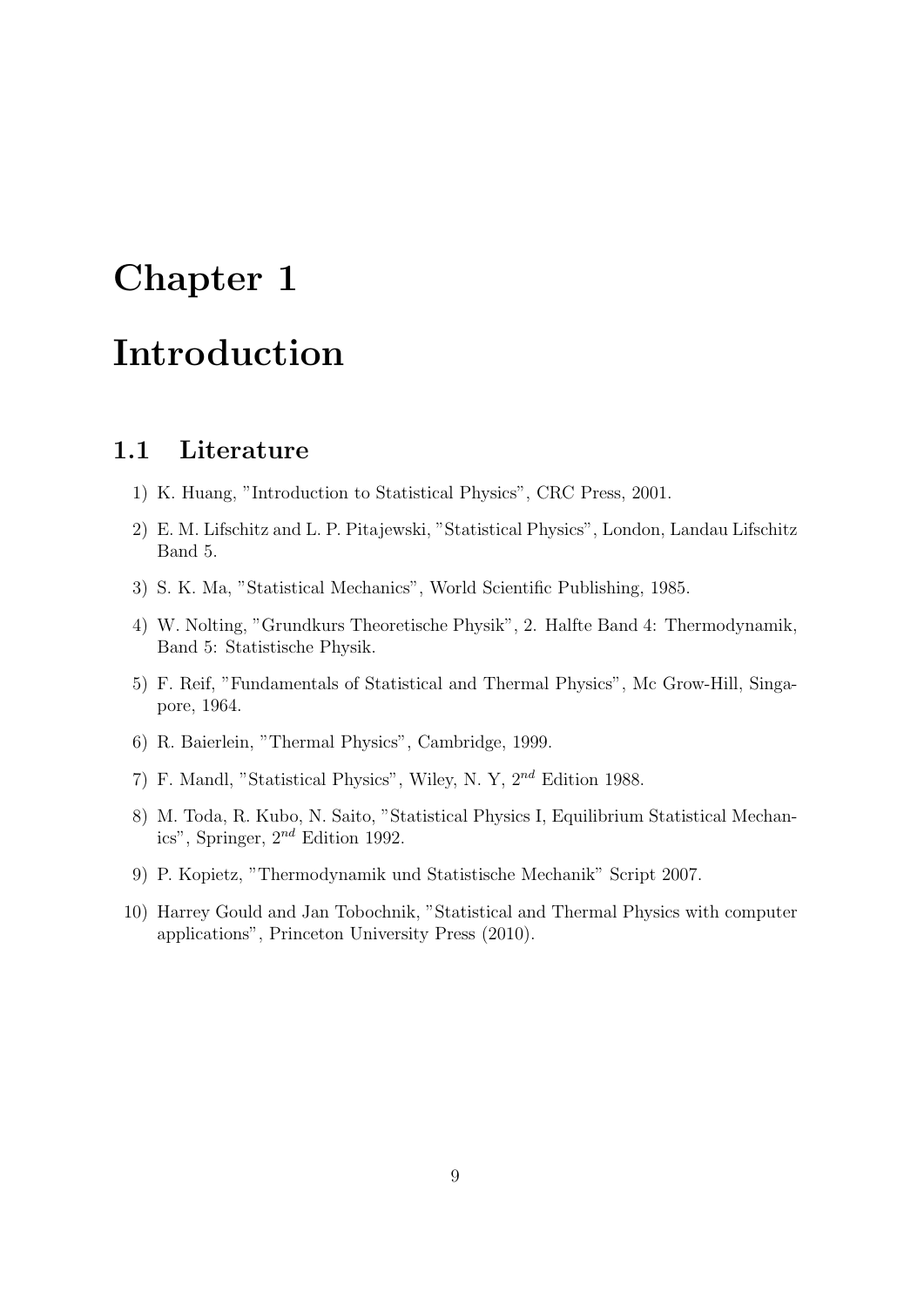# 1.2 What is thermodynamics? What is statistical physics?

Thermodynamics is the *phenomenological theory* of the macroscopic properties of systems with a large number of constituents (particles, degrees of freedom). This theory describes the many-body system in terms of a few experimentally measurable parameters like

– Volume  $V$ ,

- Pressure P,
- Temperature  $T$ ,
- Density  $\rho$ .

Phenomenological theory means that it does not provide the microscopic origin of a phenomenon.

A large number of constituents means that the fluctuation effects of the constituents are negligible at the scale at which we are studying the system. A macroscopic object  $(1 \text{ cm}^3)$ has usually

 $N \simeq N_{Avoqadro} = 1$  mole  $\simeq 6.022 \times 10^{23}$  particles.

In such a system, the fluctuation effects of a macroscopic observable  $O$  are of the order:

$$
\frac{\Delta O}{O} \sim \frac{1}{\sqrt{N}} \approx 10^{-12},
$$

which is a negligible effect if we study the system at the meter scale but will gain in importance if we consider shorter scales as would be required, for instance, for present electronic devices, which have sizes of  $1 \text{ nm} = 10^{-9} \text{ m}$ .

Classical statistical physics. As a reminder, the basic equations in classical mechanics for a system of N particles are given in the Hamilton formalism as

$$
\dot{q}_i = \frac{\partial H}{\partial p_i}, \qquad \dot{p}_i = -\frac{\partial H}{\partial q_i}, \qquad i = 1, 2, \dots, 3N,
$$
\n(1.1)

Statistical physics provides a description of the *macroscopic* properties of a many-body system in terms of the *microscopic* structure of the system.

Statistical physics considers the basic equations of Classical Mechanics (classical statistical physics) or Quantum Mechanics (quantum statistical physics) and describes the macroscopic quantities in terms of the microscopic behavior. Statistical physics is more general than thermodynamics and the laws of thermodynamics can be derived from statistical physics.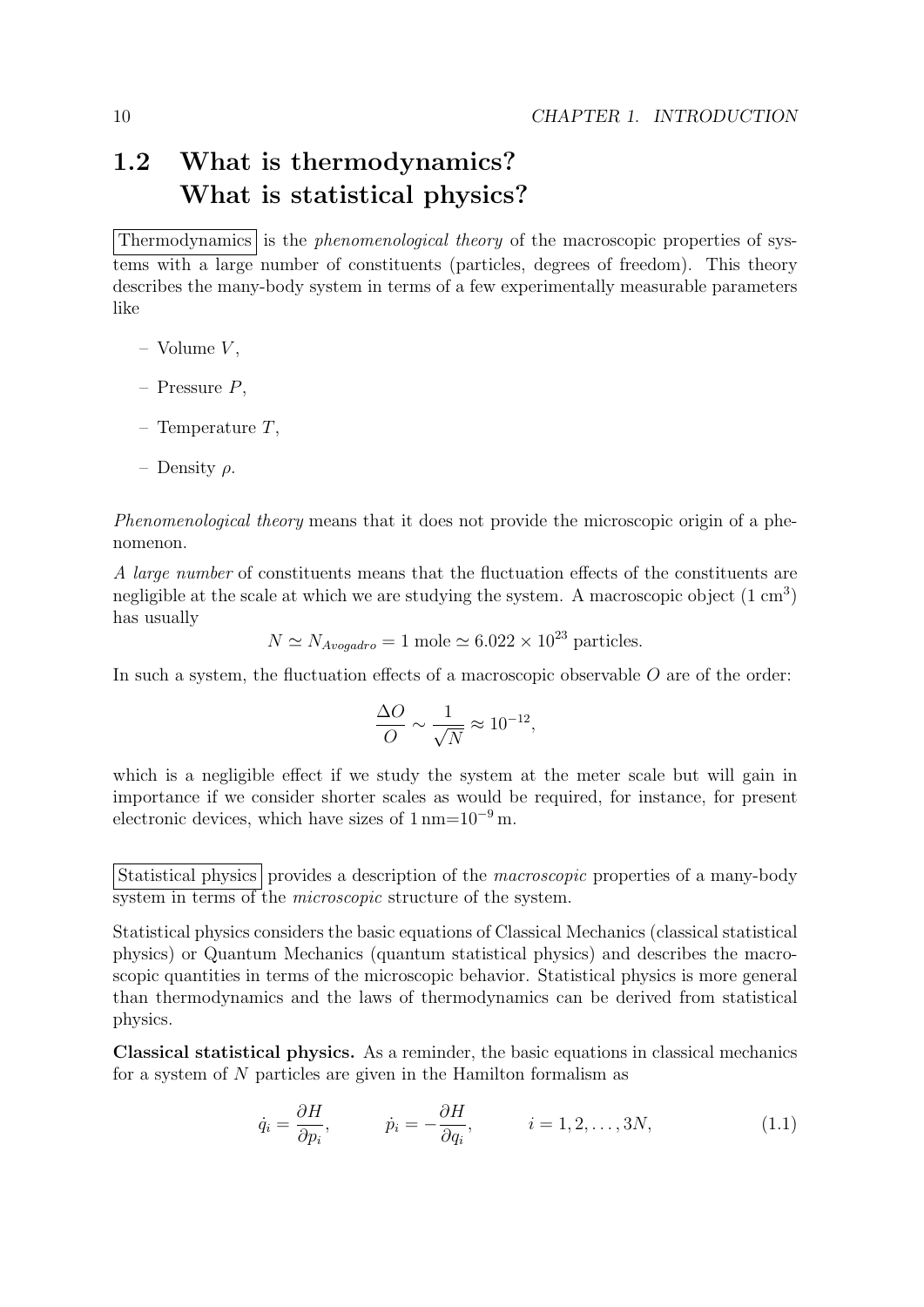#### 1.3. HISTORICAL DEVELOPMENT 11

with  $H = H(q_1 \ldots q_{3N}, p_1 \ldots p_{3N}, t)$  being the Hamilton function and  $q_i$  and  $p_i$  the generalized position and momentum coordinates.

Our objective in this course will be to relate equations  $(1.1)$  to such concepts as "temperature", "pressure", "internal energy", i.e., to establish relations

microscopic equations ←→ macroscopic equations.

Quantum statistical physics. In quantum mechanics, the basic equation for a system with  $N$  particles is the Schrödinger equation:

$$
i\hbar \frac{\partial \Psi}{\partial t}(\vec{r}_1 \sigma_1, \ldots, \vec{r}_N \sigma_N, t) = \left[ \sum_{i=1}^N \frac{-\hbar^2}{2m} \nabla_i^2 + V(\vec{r}_1, \ldots, \vec{r}_N, t) \right] \Psi(\vec{r}_1 \sigma_1, \ldots, \vec{r}_N \sigma_N, t),
$$

where  $\Psi(\vec{r}_1\sigma_1, \vec{r}_2\sigma_2, \ldots, \vec{r}_N\sigma_N, t)$  is the wave-function of the N-particle system. The individual particles are characterized here by their real-space positions  $\vec{r}_i$  and their spins  $\sigma_i$ .

We have in quantum mechanics two types of particles:

Bosons: particles with integer spin. Their wave-function is symmetric with respect to interchange of two particles:

$$
\Psi(\vec{r}_1\sigma_1,\ldots,\vec{r}_i\sigma_i,\ldots,\vec{r}_j\sigma_j,\ldots,\vec{r}_N\sigma_N) = \Psi(\vec{r}_1\sigma_1,\ldots,\vec{r}_j\sigma_j,\ldots,\vec{r}_i\sigma_i,\ldots,\vec{r}_N\sigma_N);
$$

Fermions: particles with half-integer spin. Their wave-function is antisymmetric with respect to interchange of two particles:

$$
\Psi(\vec{r}_1\sigma_1,\ldots,\vec{r}_i\sigma_i,\ldots,\vec{r}_j\sigma_j,\ldots,\vec{r}_N\sigma_N)=-\Psi(\vec{r}_1\sigma_1,\ldots,\vec{r}_j\sigma_j,\ldots,\vec{r}_i\sigma_i,\ldots,\vec{r}_N\sigma_N).
$$

As in the classical statistical physics, our aim in quantum statistical physics is to obtain, out of the microscopic equations, a description of the macroscopic properties, which can be related to experiment.

# 1.3 Historical development

Thermodynamics was born out of a few unresolved important questions like:

– what is heat?

- what is temperature?
- why do some reactions happen and others do not?
- is it possible to convert heat into useful energy?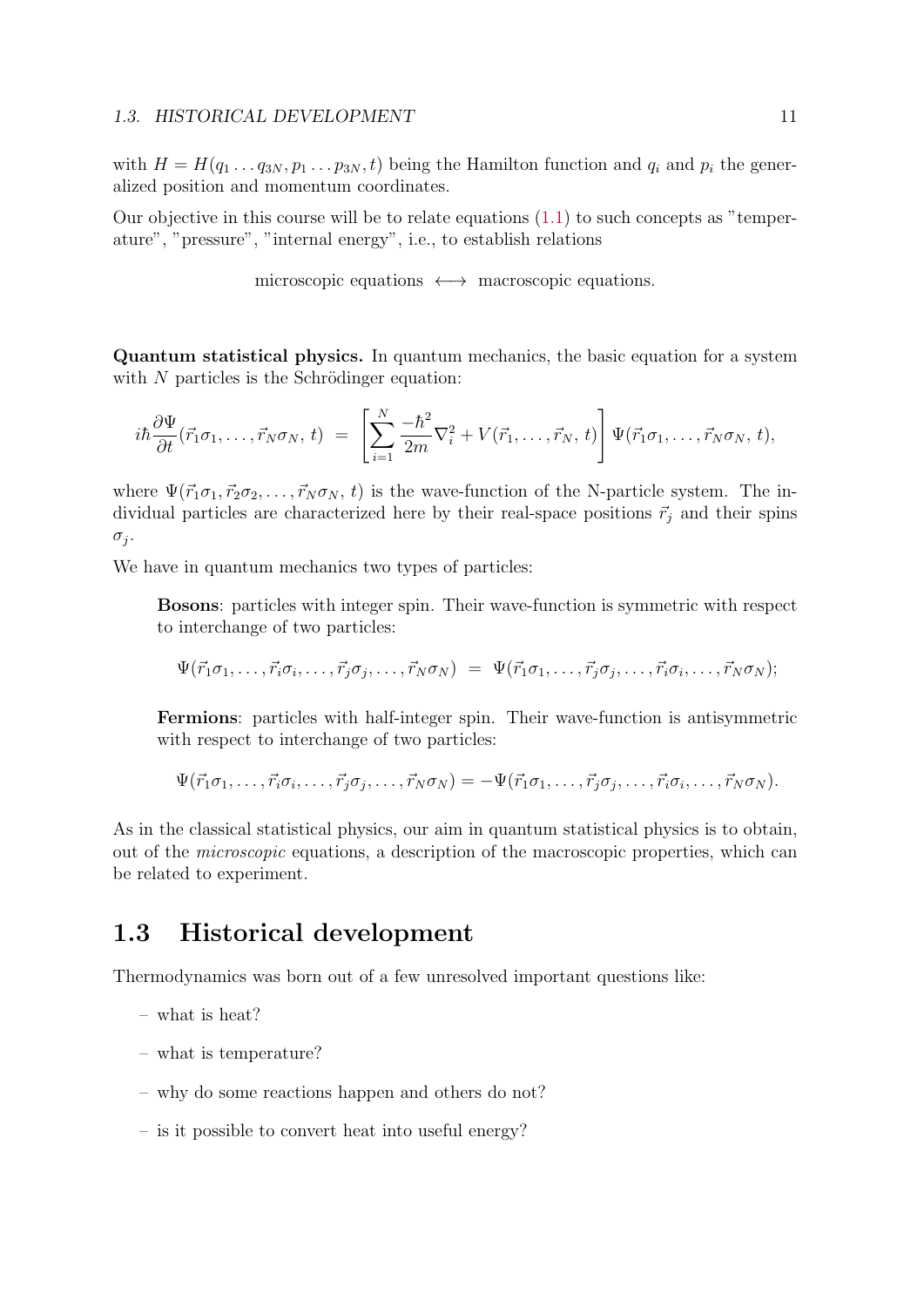#### 1.3.1 Thermodynamics

1600's - Concept of heat: already in the seventeenth century some scientists thought that heat is associated with the motion of microscopic constituents of matter but the idea was too revolutionary at that time.

1700's - there was a general belief that heat is a separate fluid-like substance.

1840's - experiments of James Joule invalidating the theory of a separate fluid.

1850's - it became accepted that heat is a form of energy.

1824 - Sadi Carnot (French engineer and physicist) showed that the work produced by a steam engine is proportional to the heat transferred from the boiler to the condenser and that, in general, work could only be gained from heat by a transfer from a warmer to a colder body (Carnot's law).

1842 - Julius Robert von Mayer (German physicist) formulated the general law of conservation of energy and defined heat as a form of energy.

1843 - James Joule (British physicist) formulated the Joule's laws and determined the mechanical equivalent of heat.

- The heat Q generated by a current I flowing through a conductor is  $Q = I^2 Rt$ , where  $R$  is the resistance and  $t$  time. IR is the voltage drop.
- The internal energy of an ideal gas depends only on its temperature.

1850 - Rudolf Clausius (German physicist) formulated the second law of thermodynamics and introduced the entropy concept (1865) (in the same year Maxwell postulated the Maxwell equations in electrodynamics).

The second law of thermodynamics reads:

"Heat cannot be transformed from a colder to a warmer body."

#### 1.3.2 Ideal Gas

In the nineteenth century, there were also a few advances concerning the behavior of the gas phase:

1807 - Joseph Gay-Lussac (French chemist and physicist) investigated the changes in volume of a gas at different temperatures and showed that at constant pressure

$$
\frac{V}{T} = \frac{V_0}{T_0},\tag{1.2}
$$

where T is absolute temperature in K (remember  $T = 273.15$  K + t (in Celsius)). At constant temperature  $VP = V_0 P_0$ .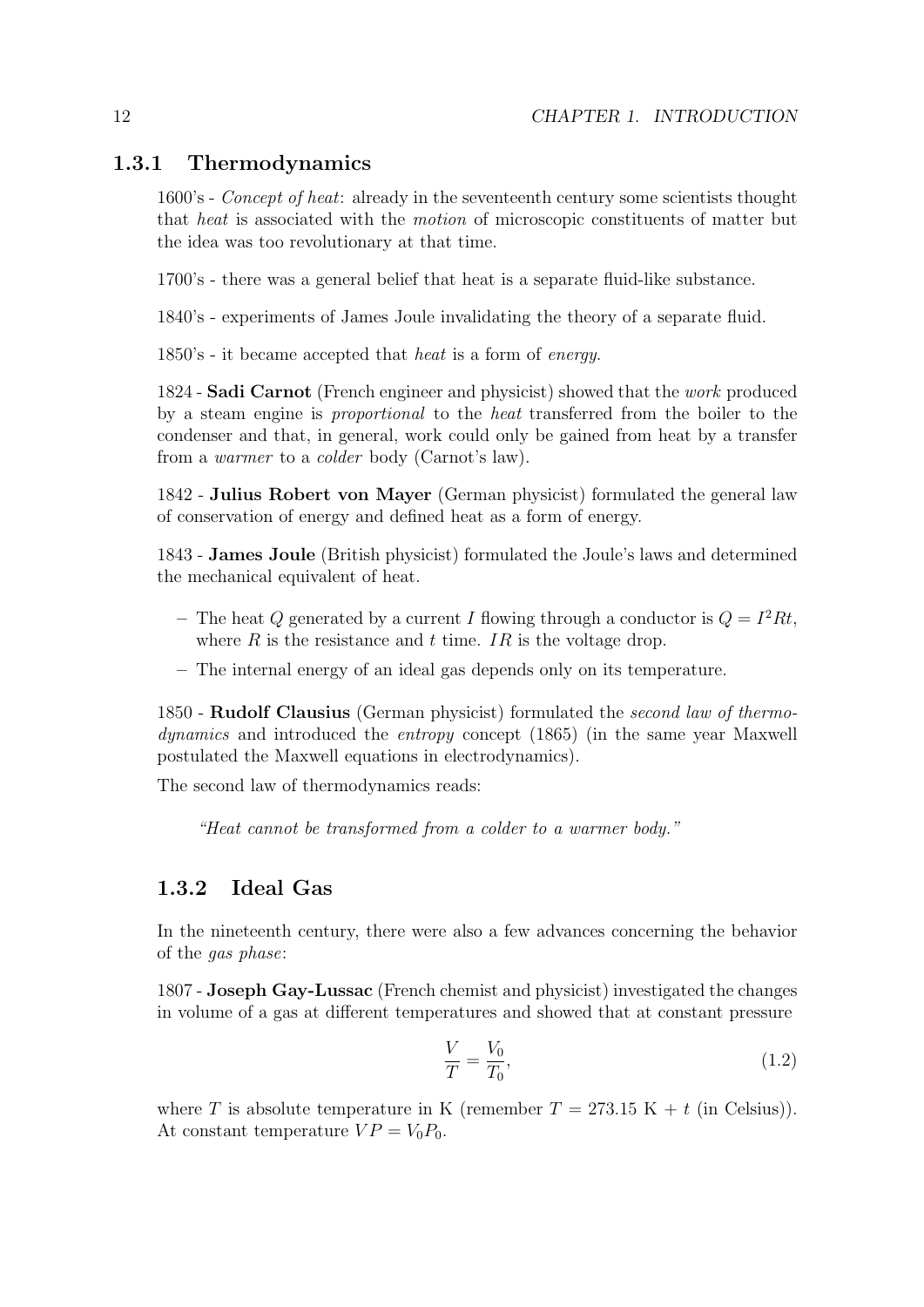#### 1.3. HISTORICAL DEVELOPMENT 13

1811 - Amadeo Avogadro (Italian physicist and chemist) postulated the Avogadro's law:

"The same volume of different gases under same conditions  $(T, P)$  contains the same number of particles."

This postulate together with (1.2) can be summarized in the equation of state for an ideal gas, which we will analyze in detail in the coming chapters:

$$
PV = Nk_B T \t{1.3}
$$

where N is number of particles and  $k_B=1.381\times10^{-23}$  Joule/K is the Boltzmann constant.

#### 1.3.3 Statistical physics

1860 - James Maxwell (British physicist) laid the foundations of the modern electrodynamic theory of light. He was also involved in the development of the kinetic gas theory.

1870's - Ludwig Boltzmann (Austrian physicist). His contributions were fundamental. He was the first scientist to provide a *statistical interpretation* of the  $2^{nd}$ law of thermodynamics:

$$
S = k_B \ln \Gamma,
$$

namely that the entropy is proportional to the logarithm of the number of available states given by  $\Gamma$ .

The fact that he used the concept of atoms in motion in order to explain the concept of heat provoked very strong criticisms at that time (Ernst Mach, Wilhelm Otswald).

1902 - Josiah Willard Gibbs (US American physicist and mathematician) formulated the "Gibbs phase rule" which allows to calculate thermodynamical properties out of microscopic quantities.

#### 1.3.4 Twentieth Century

The twentieth century is the century of *quantum mechanics* and *quantum statistical* mechanics.

1900 - Max Planck (German physicist) postulated that the energy exchange of the radiation with the walls of a black body does not take place continuously but in discrete units of  $\hbar\omega$ ,

 $\varepsilon_n = n\hbar\omega \quad \leftrightarrow \quad$  quantization of the radiation energy,

so that the energy density of radiation of a black body is given by

$$
u(\omega,T) = \frac{k_B T \omega^2}{\pi^2 c^3} \frac{\hbar \omega / k_B T}{e^{\hbar \omega / k_B T} - 1}.
$$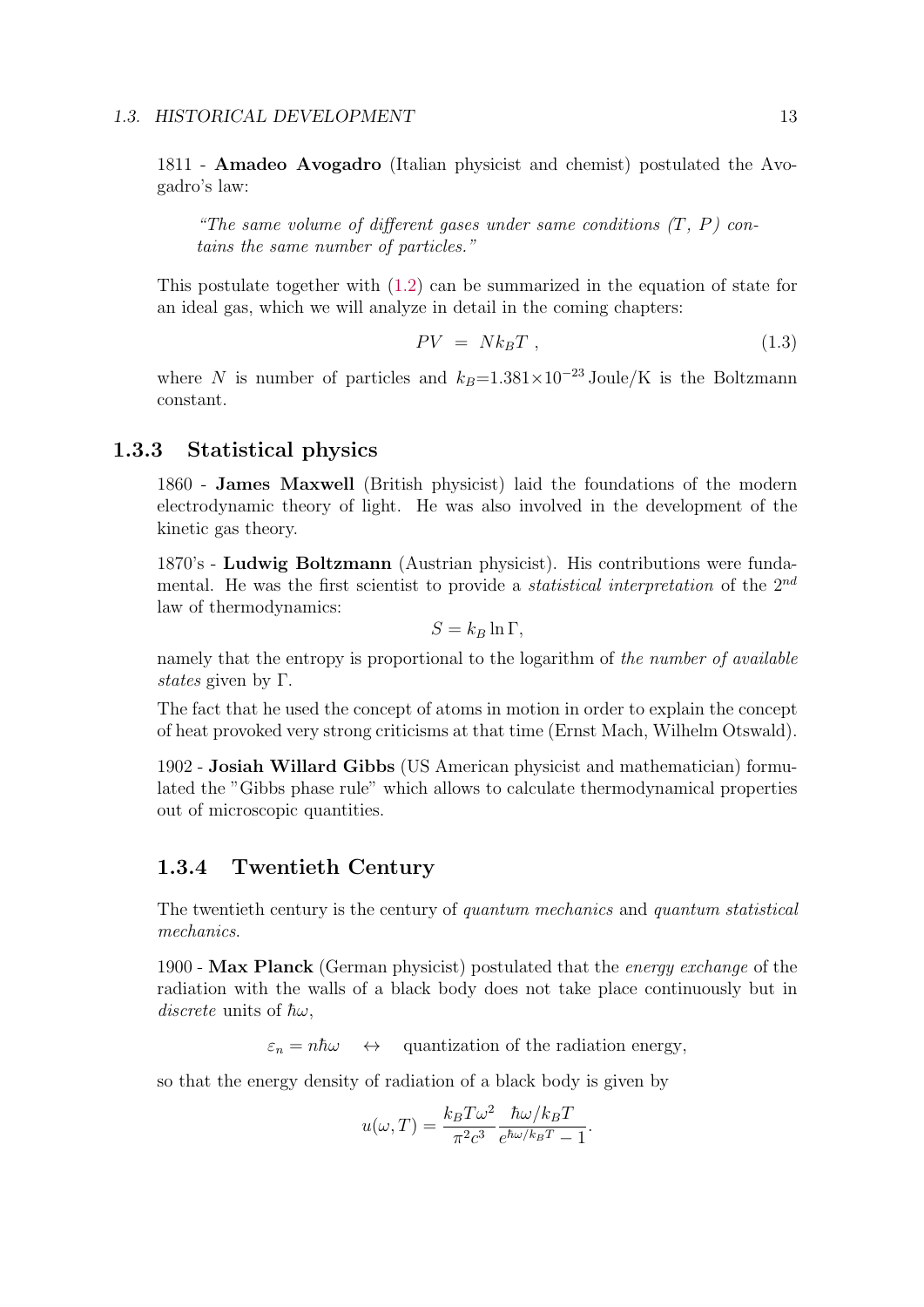For his derivation, Planck used concepts of electrodynamics, quantum mechanics (quantization of energy) and statistical physics, following Boltzmann.

1925 - Satyendranath Bose (Indian physicist) and Albert Einstein (German physicist)

- derived the statistics (Bose-Einstein statistics) for photons and, in general, for a system of bosons.
- predicted the phenomenon of "Bose-Einstein condensation" which was first corroborated experimentally 70 years later by W. Ketterle, E. Cornell and C. E. Wieman (Nobel Prize 2001).

1926 - Enrico Fermi (Italian physicist) and Paul Dirac (British physicist) derived the quantum statistics for fermions (Fermi-Dirac statistics).

1940: Wolfgang Pauli (Austrian physicist) stated the spin-statistics theorem which associates the value of the spin of a particle to the nature of the particle.

Bosons : integer spin Fermions : half-integer spin

### 1.3.5 Further developments

Some selected examples for the wide range of further developments.

1 - treatment of phase transitions, both macroscopically and microscopically (Landau, Ginzburg, Bardeen, Cooper, Schrieffer, ...).

Important phase transitions are of type

"disordered" phase  $\rightarrow$  "ordered" phase, which include

- $-$  gas-liquid-solid.
- paramagnetic-ferromagnetic (antiferromagnetic),
- liquid-superfluid  $(He<sup>4</sup>, He<sup>3</sup>)$  transitions.
- metal-superconductor.
- 2 treatment of interacting many-particle systems, especially if the interactions are strong. Areas of application are
	- solid state theory: correlated systems (strong Coulomb repulsion),
	- high-energy physics: quantum chromodynamics (QCD).
- 3 systems in equilibrium  $\longleftrightarrow$  non-equilibrium systems.

# 1.4 Effective vs. fundamental theories

We have defined thermodynamics as a phenomenological theory which was developed to describe phenomena at the scale of our naked-eye observations (length-scales  $\approx 1$ cm,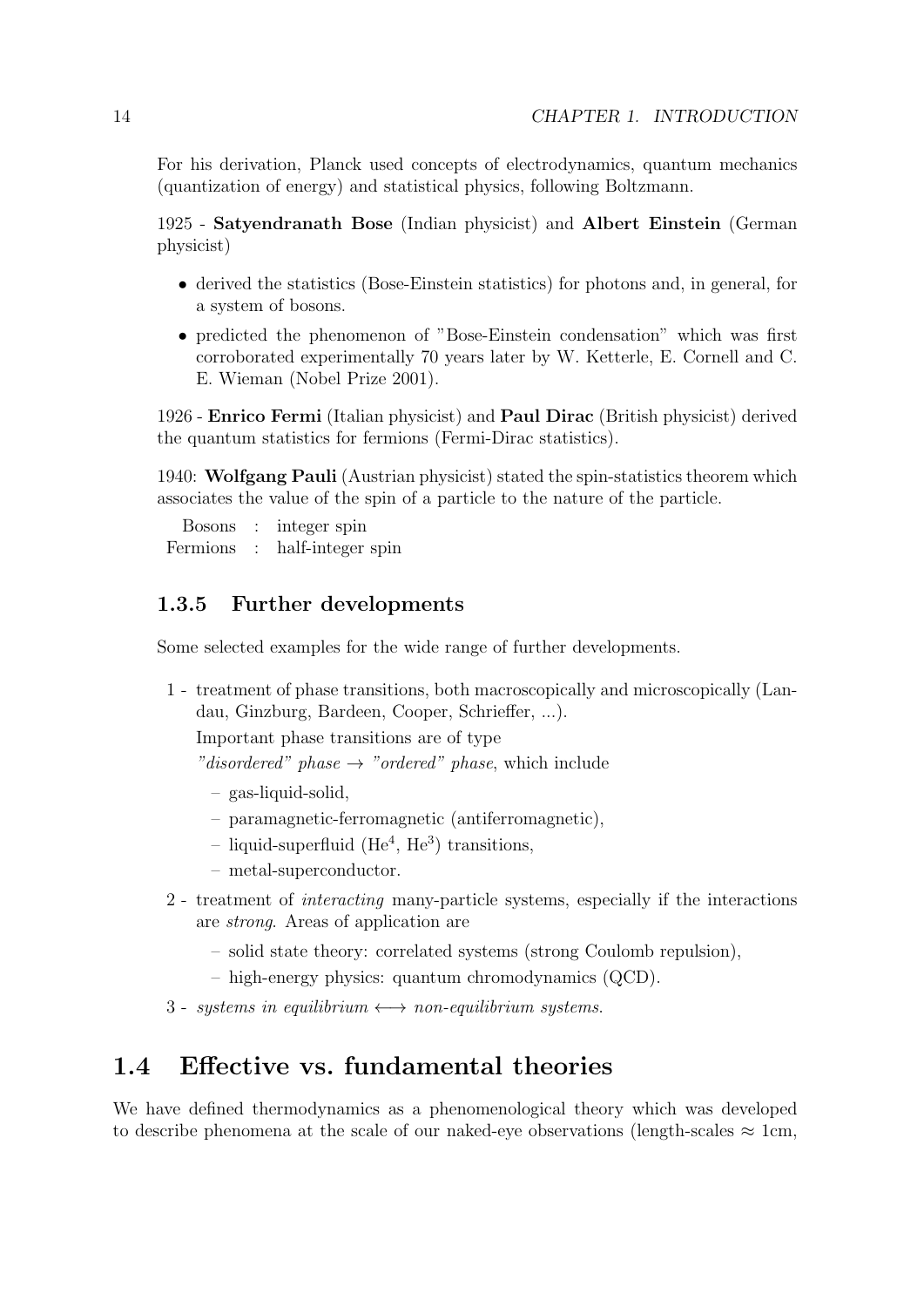time-scales  $\approx$  1s). At these scales the knowledge of the atomic constituents is irrelevant. Thermodynamics is an effective theory and, in general, effective theories are useful for the understanding of observations at a given length- and time-scale.

Statistical physics is, on the other hand, a fundamental theory since it intends to describe macroscopic phenomena out of the laws governing the microscopic constituents (atoms, electrons) of the systems.